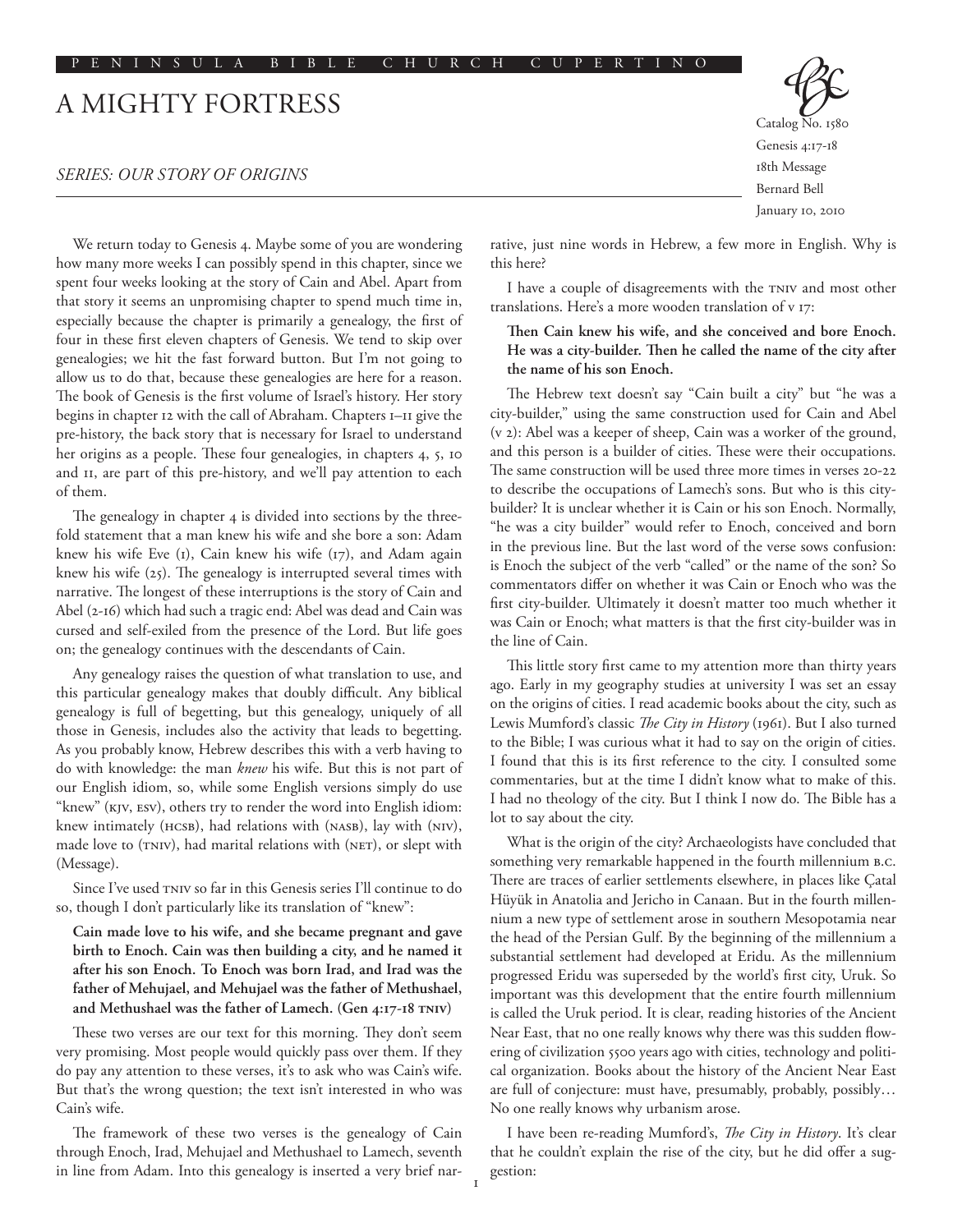What I would suggest is that the most important agent in effecting the change from a decentralized village economy to a highly organized urban economy, was the king, or rather, the institution of Kingship.

He sees this as a development of the earlier rise of the village chief:

Suddenly this figure assumed superhuman proportions: all his powers and prerogatives became immensely magnified, while those of his subjects, who no longer had a will of their own or could claim any life apart from that of the ruler, were correspondingly diminished.1

This connection between city and kingship is exactly what the ancient stories tell us. Archaeologists have not uncovered the minutes of the Uruk planning committee, but they have found tablets on which are inscribed the stories told by the people of Sumer, this early civilization of southern Mesopotamia. We usually call these stories myths. Several of them explain the origin of their cities. One of these is the Sumerian King List.

It begins, "When kingship was lowered from heaven, kingship was (first) in Eridu. (In) Eridu, A-lulim (became) king and ruled 28,800 years." But after the second king the kingship moved to another city, to Bad-tibira. After eight kings and five cities the list concludes, "There are five cities, eight kings ruled them for 241,000 years. (Then) the Flood swept over (the earth). After the Flood had swept over (the earth) (and) when kingship was lowered (again) from heaven, kingship was (first) in Kish."2 After the Flood, kingship continued to move around: the second post-Flood city was Eanna, a sacred precinct of Uruk. The most famous king of Eanna (Uruk) was the fifth, Gilgamesh. The third city of post-Flood kingship was Ur, and the list continues beyond that.

Is this Sumerian king list true? No doubt there's an element of truth behind the mythology: Ur did supersede Uruk as the center of power in Sumer early in the third millennium B.C. Other parts of the list are harder to accept: it's hard to imagine kings living for 28,800 years. But whether this list is true or not is really the wrong question. What documents like this show is how these ancient peoples understood their world. These were their stories of origin. In their view, kingship was a gift from heaven, a gift from the gods. The kings were the mighty men of old, the heroes. Both ruler and city had divine legitimacy.

These stories are the backdrop against which we are to read the early chapters of Genesis. These chapters are not written to debunk modern science, today's stories of origin, but to debunk ancient mythology, the stories of origin told by the cultures surrounding Israel.

In contrast to ancient mythology, Genesis 1-11 takes a very dim view indeed of the ancient cities and their rulers. It told Israel a very different story.

The first narrative inserted into the genealogy has told us the story of Cain and Abel. After Cain murdered his brother the Lord pronounced him cursed and consigned him to the life of a vagrant and a wanderer (4:11-12). Cain was now afraid:

**"My punishment is more than I can bear. Today you are driving me from the land, and I will be hidden from your presence; I will be a restless wanderer on the earth, and whoever finds me will kill me." (4:13-14)**

Cain's statement is laden with ambiguity as we saw last summer. At the core, he was afraid, afraid that he would be killed. The Lord countered this fear by promising Cain that any Cain-killer would suffer seven-fold vengeance. He placed a sign for Cain so that anyone finding him might not kill him. The Lord had said nothing about Cain having to leave his presence; that was Cain's idea. Cain found being in the Lord's presence unbearable and so he left it:

### So Cain went out from the Lord's presence and lived in the land **of Nod, east of Eden. (4:16)**

From now on Cain would live outside the Lord's presence, in the land of Nod, east of Eden, which is really three ways of saying the same thing. Here in the land of Nod, which means "wandering," he settled down. This is the setting for the subsequent genealogy of Cain: outside the Lord's presence and in fear of his life.

Note that the Lord did allow the line of Cain to continue. He had cursed Cain, meaning that he would bring him to a dead-end but he didn't activate that dead-end right away. He allowed the line of Cain to continue on to the eighth generation. But it was life lived outside the Lord's presence. The first thing that Cain did outside God's presence was to father a city-builder.

For us today a city is primarily a political entity. An ancient city was not like a modern one. Every ancient city had three closely interconnected features: a wall, a ruler and a temple. The ancient myths told the people that their cities with their rulers, temples and walls had divine legitimacy for they were at the initiative of heaven. Genesis 4 told the Israelites that these cities and rulers had no legitimacy at all; they were built by humanity living outside God's presence.

By building his city this first city-builder was ruler of his own domain. That's what happens when you live outside the Lord's presence. John Milton in *Paradise Lost* has Satan say this on his banishment to hell:

…Here at least We shall be free… Here we may reign secure; and, in my choice, To reign is worth ambition, though in Hell: Better to reign in Hell than serve in Heaven. (1.258-263)

"Better to reign in Hell than serve in Heaven." Better to reign in the gutter than serve in paradise. Therein lies the root of all sin. Therein lies so much of our pursuit of life, liberty and happiness.

Kingship of the city-building variety has no divine legitimacy. Yes, God created humans to be rulers: rulers over all creation, but they were to do so on his behalf. He also created them as priests, to serve under him, whom to serve is perfect freedom. But this rule of the city-builder was outside God's presence, in rejection of the Lord.

Secondly this first city-builder entrusted his security to the walls he had made, for Cain was afraid that anyone finding him would kill him. Building the city was a rejection of God's promised protection, a rejection of the sign that God had placed for him.

Walls and kingship: these are the two fundamental problems with the city built by the city-builder from the line of Cain.

Two more city-builders are mentioned in the primeval history (Gen 1–11). The second city-builder is Nimrod whose brief narrative is embedded in the genealogy of Ham:

**The first centers of his kingdom were Babylon, Uruk, Akkad and Kalneh, in Shinar. From that land he went to Assyria, where he built Nineveh, Rehoboth Ir, Calah and Resen, which is between Nineveh and Calah—which is the great city. (10:10-12)**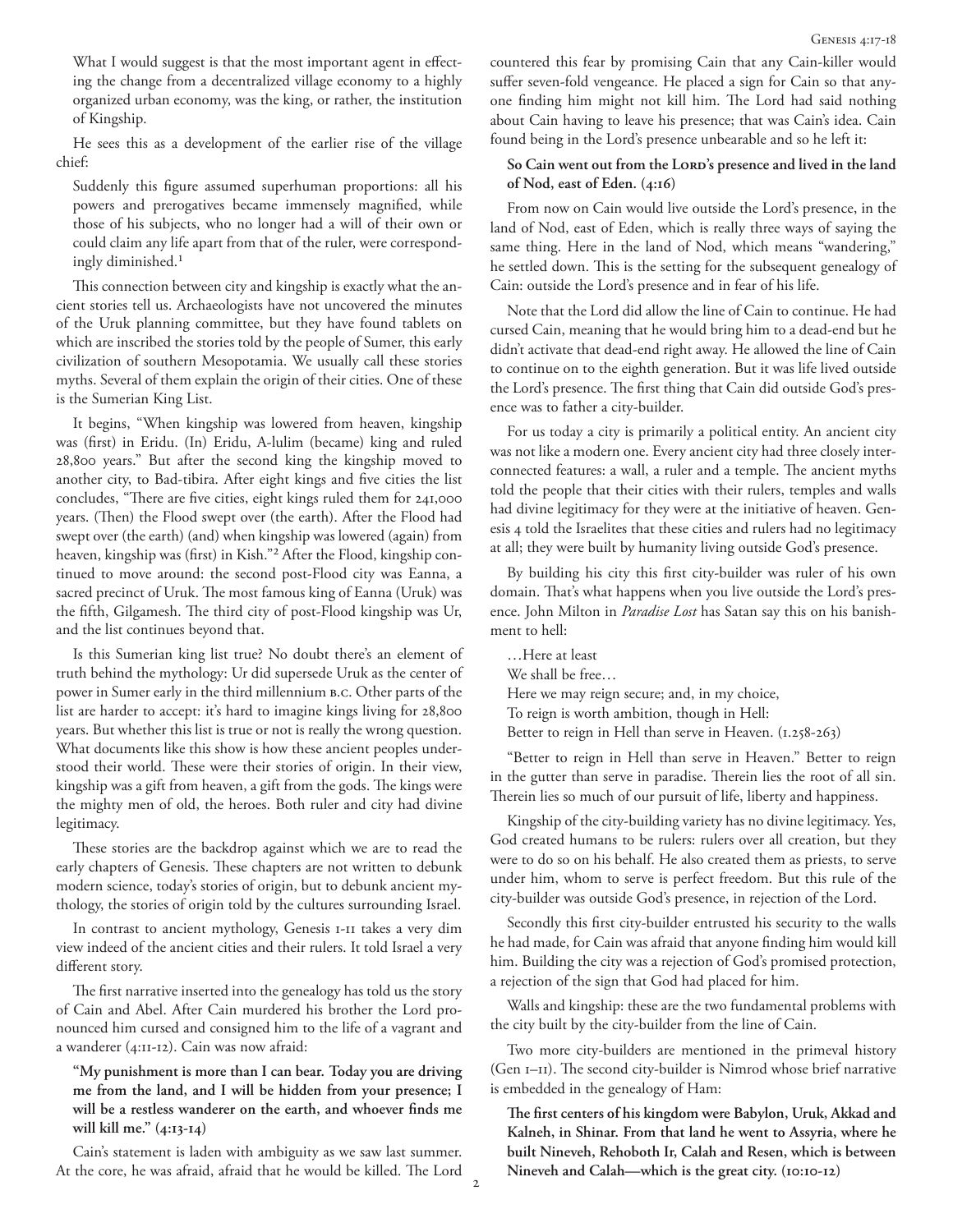#### A Mighty Fortress

Nimrod took city-building to the next level: empire building. Here we have the first mention of the great city which will loom large in the rest of the Bible. I agree with those who see this as based on Sargon; after taking power in 2334 B.C. he built the world's first empire based on the city Akkad. He was not content to rule over his own city; he wanted to rule over everyone else's cities as well. The *Sargon Chronicle* says of him: he "spread his terror-inspiring glamor over all the countries."3 The Bible takes a negative view of this activity, placing it within the genealogy of Shem along with the other enemies of God and his people such as Egypt and Canaan. Subsequent generations glamorized Sargon for his heroic empire-building, but the Bible dismisses him with the name Nimrod, "we rebel."

The third city-builder is all humanity gathered together to build a city and a tower at Babel (11:4). For God this was the final straw. Chapters 4–11 show what happens when God leaves humanity to its own devices. After the Tower of Babel God steps in and takes the initiative to save humanity after it has become abundantly clear that humanity left to its own devices sinks deeper into evil.

What is God's answer to the city? Should we all leave the city and go live in the countryside? What about the suburbs, halfway between the city and the countryside? Are they acceptable?

God's answer to the way humanity lives life in chapters 4–11 is to start something new with Abraham. The Lord called him to leave the cities of Mesopotamia, to leave Ur which by the end of the third millennium B.C. was once again the chief city of southern Mesopotamia. "Go from your country, your people and your father's household to the land I will show you" (Gen 12:1). In this new land, the land of Canaan, Abraham lived as a nomad without a settled home. Eventually his descendants became slaves to the great king Pharaoh, building his great cities. But God's long-term plan for his people was neither that they live as nomads in the countryside nor that they live in slavery building cities for tyrannical rulers. His long-term answer to the cities of man was to put another city of earth, a city with a king and a temple each of which had divine legitimacy. After delivering his people from Egypt he repeatedly told them that he would choose a place to put his Name (e.g. Deut 12).

Centuries later, after a false start with Saul, David became the divinely-approved king over Israel. Almost immediately he captured Jerusalem, brought the ark of the covenant into the city, representing God's presence in the city, and wanted to build God a temple, a task which God deferred to his son. City, king and temple all had divine legitimacy; all were approved by God. For this was the city of God where God dwelt with his people. The city had a king, but it's clear that David understood that he was ruling under God, that God was the king. The city had walls but it's clear that David entrusted his security to the Lord not to his walls. The psalms are full of references to God as the fortress.

From now on there were two cities on earth: the city of man and the city of God. The city of man is the city created by man where he can live outside God's presence, where man can rule independently from God, where security is achieved through walls of man's making. The city of God is the city established by God for people to live in his presence. Its inhabitants surrender their sovereignty to God and trust him for their security. The city of man is the great city. The city of God is the holy city. What makes the holy city holy is that God is there. The prime examples of the great city in the Old Testament are Nineveh, Babylon and Tyre, frequently mentioned in the prophets. Each was surrounded by vast walls which made it feel secure; each city thought it was invincible. Each was ruled by mighty kings, so mighty that they reach mythical proportions and are described in language that many see as referring ultimately to Satan (e.g., the king of Babylon, Isa 14; the king of Tyre, Ezek 28).

The great city opposes the holy city both overtly and covertly. Overtly the great city oppresses the holy city and seeks to take it captive. Covertly, and more dangerously, it seduces it. Not only does it seduce its own inhabitants but it can seduce the residents of the holy city. Solomon, second king of Jerusalem and builder of its temple, was seduced. He was supposed to entrust his security to the Lord, but he built three other cities to house his military machine; he was trusting in his horses and chariots. He was supposed to rule his people with righteousness and justice but he subjected them to slavery to build these cities. As future rulers led the people further and further astray Jerusalem became indistinguishable from the cities of man, and so was ripe for judgment. Then no wall and no king could protect her from God's wrath.

But even while God was warning Jerusalem of judgment, he told his people through the prophets his future plans. For example,

**In that day this song will be sung in the land of Judah:**

**We have a strong city; God makes salvation its walls and ramparts. Open the gates that the righteous nation may enter, the nation that keeps faith. You will keep in perfect peace those whose minds are steadfast, because they trust in you.** Trust in the LORD forever, for the LORD, the LORD, is the Rock eternal. **He humbles those who dwell on high, he lays the lofty city low; he levels it to the ground and casts it down to the dust. (Isa 26:1-5)**

The Lord would throw salvation around the city as its wall. Gates would not be shut to keep people out, but opened to let people in. Elsewhere the Lord declared that Jerusalem would have no walls; instead the Lord himself would be a wall of fire around her (Zech 2:4-5). The Lord announced that this city would have a righteous king, a Branch of David from the root of Jesse.

Where is this city: this city where God himself is the wall of protection, this city where the gates are open to let people in rather than shut to keep people out, this city ruled by a righteous king? Should we look to the physical city of Jerusalem to find this city? The New Testament writers realized that the earthly Jerusalem was a prefigurement, a type of a future heavenly city to which all God's people come when they come to Christ:

# **But you have come to Mount Zion, to the city of the living God, the heavenly Jerusalem…to the church of the firstborn, whose names are written in heaven. (Heb 12:22-23)**

The holy city is the heavenly city, of which Jerusalem was an earthly outpost. Now it is the Church that is the earthly outpost. God calls all people to come out of the city of man and enter the city of God where the gates are open. Its walls are salvation. Its ruler is the Lord Jesus Christ, whom God has appointed as King of kings. It